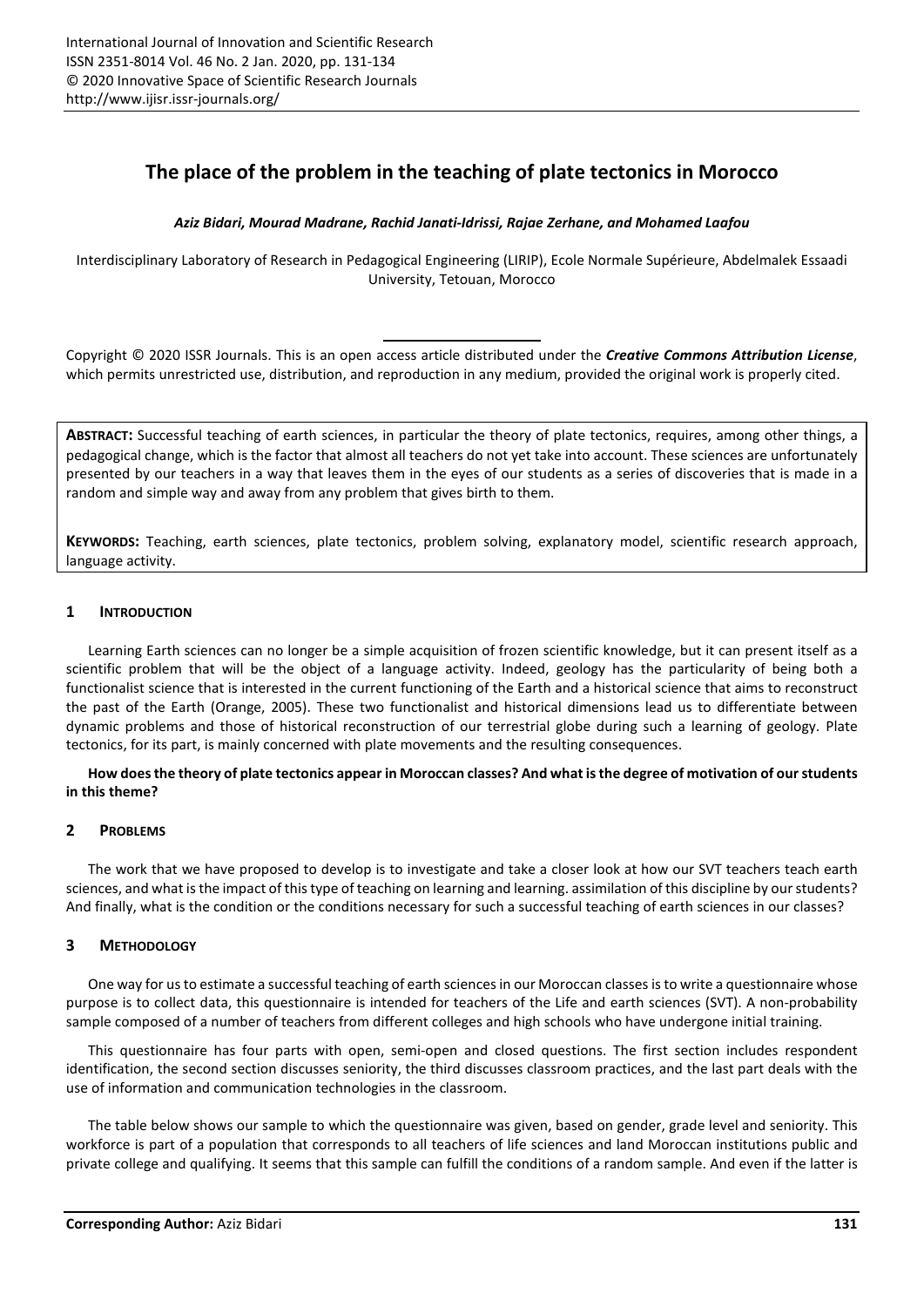reduced, it is valid and representative of all the current teachers of the SVT from which representative statistical data can be extracted.

| Professional experience. |        | 1 to 3 years old. | 4 to 8 years old. | More than 9 years | Total by sex. | Total by level. |
|--------------------------|--------|-------------------|-------------------|-------------------|---------------|-----------------|
|                          |        | (D)               | (M)               | (E)               |               |                 |
| College teachers.        | Female | 25                | 12                |                   | 41            | 89              |
|                          | Male.  | 24                | 16                |                   | 48            |                 |
| High School              | Female | 15                | 12                |                   | 31            |                 |
| <b>Teachers</b>          | Male.  | 18                | 13                |                   | 36            | 67              |
| Total.                   |        | 82                | 53                |                   |               | 151             |

*Table 1. Breakdown by seniority, gender and grade level* 

# **4 RESULTS AND DISCUSSION**

The teachers who participated in this research were classified into three categories according to their professional experience:

- Category D: groups teachers whose teaching practice is between one year and three years, they are beginning teachers (D).
- Category M: groups teachers who have practiced the teaching profession for an average duration of between four and eight years (M).
- Category E: encompassing all teachers who have a length of experience of the order of 9 years and over (E).

It should be remembered that the earth sciences are taught in the two secondary, college and qualifying levels: in the first and second year colleges and in the first and second years of the baccalaureate.

#### **4.1 COMPARISON OF THE PRACTICES OF THE TEACHERS OF THE COLLEGE ACCORDING TO THEIR PROFESSIONAL EXPERIENCE**

To enable students to acquire new knowledge in geology, the majority of teachers in categories D and M, prefer to start their courses with a problem situation to show the usefulness of this knowledge in everyday life. Whereas for category E teachers, in addition to a problem situation, they also prefer to "expose the knowledge in a clear and structured way" and "to rely on the initial conceptions of the students to make them evolve". A minority of only 10% of teachers in different categories ticked the boxes for "Presenting historical examples of scientific controversy" and "Suggest situations of interaction between students to promote argumentation."

This shows that most teachers do not know the interest of science history in the progression and development of scientific research.

But the history of science should not be taught as an anecdotal discipline, as we always see in our school textbooks and textbooks. It is also distinguishable from a simple statement of chronological landmarks because its interest is quite different: first of all it makes you aware of a lot of change of thought that has occurred in the evolution of ideas for example, the evolution of ideas concerning either the theory of continental drift or the theory of plate tectonics. These theories have been the subject of several debates and controversies between the researchers of the time. Note that several teachers of the Life and earth sciences confuse between the two theories because of a lack of research in the history of science.

In addition, trying to put oneself in the place of a researcher makes it possible to focus and understand that all the arguments developed often have meaning only for the one who is convinced, in fact, that in teaching it is the most often the teacher who is convinced, the pupil often only restoring the knowledge without having modified his own conceptions that is to say without having made his own scientific revolution.

And according to these same results, the problem situation does not alone make it possible to engage students in a scientific research approach.

The problem situation as we know it is perfectly framed and directed by a situation of the daily life which directs the teacher and consequently the pupils in activities generally aimed at the resolution of the problem and not its construction. But this construction of the problem or problematization is it, no doubt, that will rather take students to become familiar with a process of scientific research and make them active in the classroom.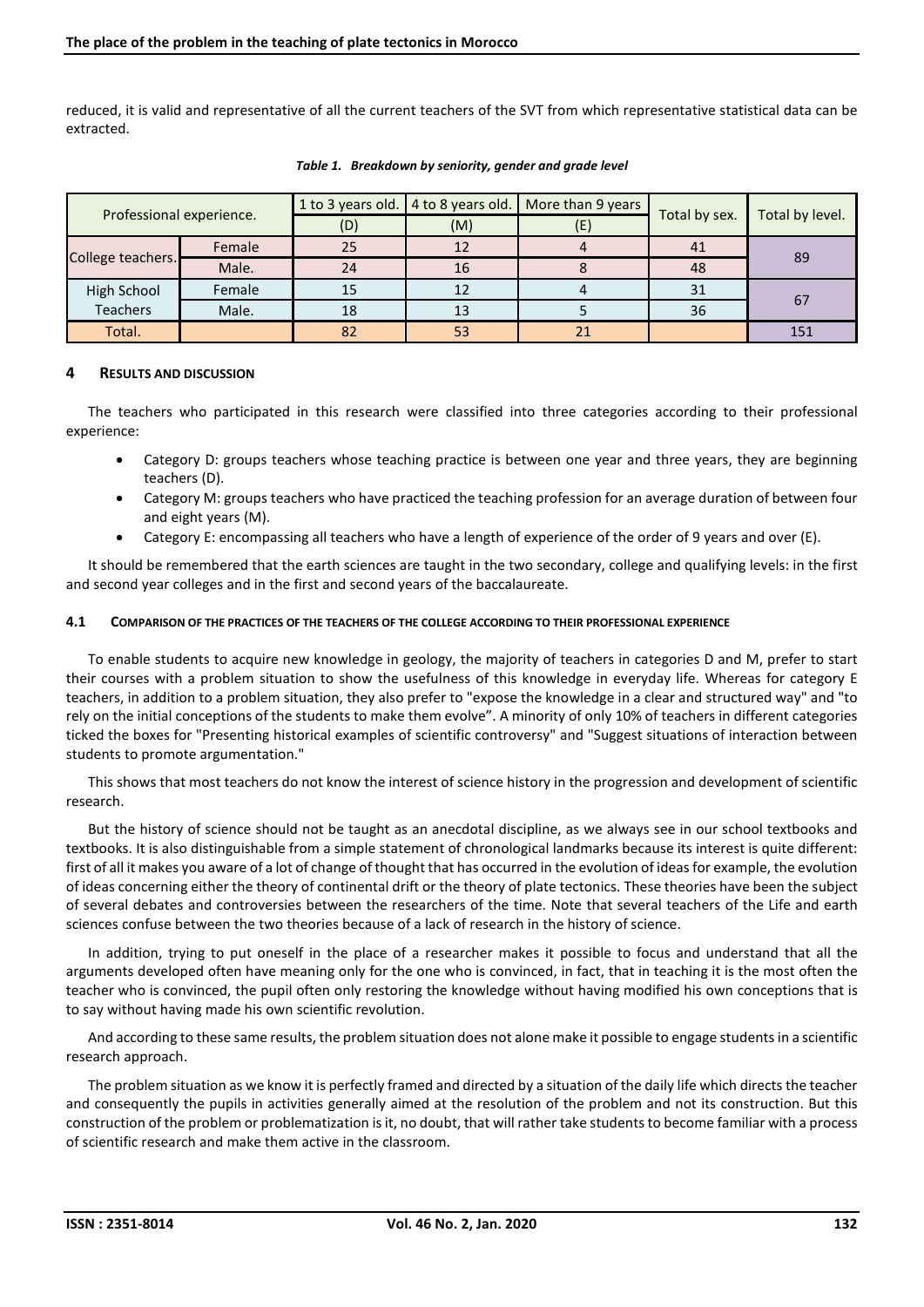This proves that these teachers do not try to renew their professional practices because the mastery of these practices can not be done through initial training or even continuing education, but it is always necessary to self-study if we really want our practices in class are up to the needs of our students.

### **4.2 COMPARISON OF THE PRACTICES OF THE HIGH SCHOOL TEACHERS ACCORDING TO THEIR PROFESSIONAL EXPERIENCE**

The high school teachers share the same views as the college teachers with one difference regarding the question of "Allow them to experience explanatory hypotheses. "Allow them to experience explanatory hypotheses".

## **4.3 CLASSROOM ORGANIZATION: HOW MANY TIMES A YEAR DO TEACHERS DO GROUP WORK AND WHY?**

In all levels and for all categories, no teacher organizes his class as a group. And for some of these teachers the organization of the class can be done to motivate students and to involve them more.

As we can see, the teachers of the Life and earth sciences, whose totality do not organize their class in the form of a group, therefore do not exploit the scientific debates and the controversies in their classes of instruction which proves their ignorance in the importance debates and discussions in the construction of new scientific knowledge. And that each new knowledge is the result of a controversy between the researchers, remember that the scientific research is based on these kinds of activity either within the laboratory in the form of the internal discussions or outside the laboratory in the form of a seminar for example or scientific articles is an external discussion hence the interest of problematization that puts forward a scientific debate in the classroom.

As we can see, with regard to the place of scientific debate in the pedagogical approach and its didactic function, almost all teachers in high school or college do not use the debate in their teaching. And if it is practiced some teachers think that it must be especially placed at the end of learning component and a validation phase of the proposed results "we can discuss what we found as a response to proposed activities," says a teacher.

## **4.4 PRACTICE OF INFORMATION AND COMMUNICATION TECHNOLOGY (ICT) ACCORDING TO SCHOOL LEVELS AND LENGTH OF EXPERIENCE**

The practice of information and communication technologies is little used at the college level or at the qualifying level, and it is the category (D) and category (M) teachers who use them more because they have suffered training in this area. Other teachers do not use ICTs, it is not because they have not been trained, but because their institutions are little or not equipped with the necessary IT tools. But a rate of 61% of teachers say that ICT can be attributed to improved learning of earth sciences.

The results show that teachers practicing ICT in their classroom practice, regardless of their level of education, find that audiovisual aids and three-dimensional animations can facilitate the understanding of earth science concepts.

However, as has been shown in a subsequent study that "successful integration of ICT in science education such as SVTs can be achieved not with the simple use of these technologies while retaining traditional and dogmatic habits, but rather with an active pedagogy that invites the student to problematize and build the problem. We can speak of a pedagogy based on problem solving and whose role of ICT is to push the student to ask questions, but at the base it is necessary that a pedagogical scenario is installed. (Bidari et al.)

## **4.5 COMPARISON OF COLLEGE TEACHERS' OPINIONS ON STUDENTS' UNDERSTANDING OF EARTH SCIENCES BASED ON TEACHERS' PROFESSIONAL EXPERIENCE**

According to the results obtained, all teachers at this level regardless of their level of experience, (D), (M) or (E) state that the level of students in earth sciences tends to be mediocre to zero.

According to these results still 90% of the teachers of the degree (D) college find that the level of the pupils in geology is weak, against 85% for the teachers of the degree (M) ditto for the teachers of degree (E). It appears, therefore, that in general college students are not motivated to learn the sciences of the earth.

This demotivation and non-interest of students in earth sciences can be explained by the way in which this theme of geology is presented by teachers.

# **4.6 COMPARISON OF HIGH SCHOOL TEACHERS 'OPINIONS ON STUDENTS' UNDERSTANDING OF THE EARTH SCIENCES ACCORDING TO PROFESSIONAL EXPERIENCE**

As in the previous case, high school teachers regardless of their length of teaching practice, also find that the level of learning among high school students is also low.